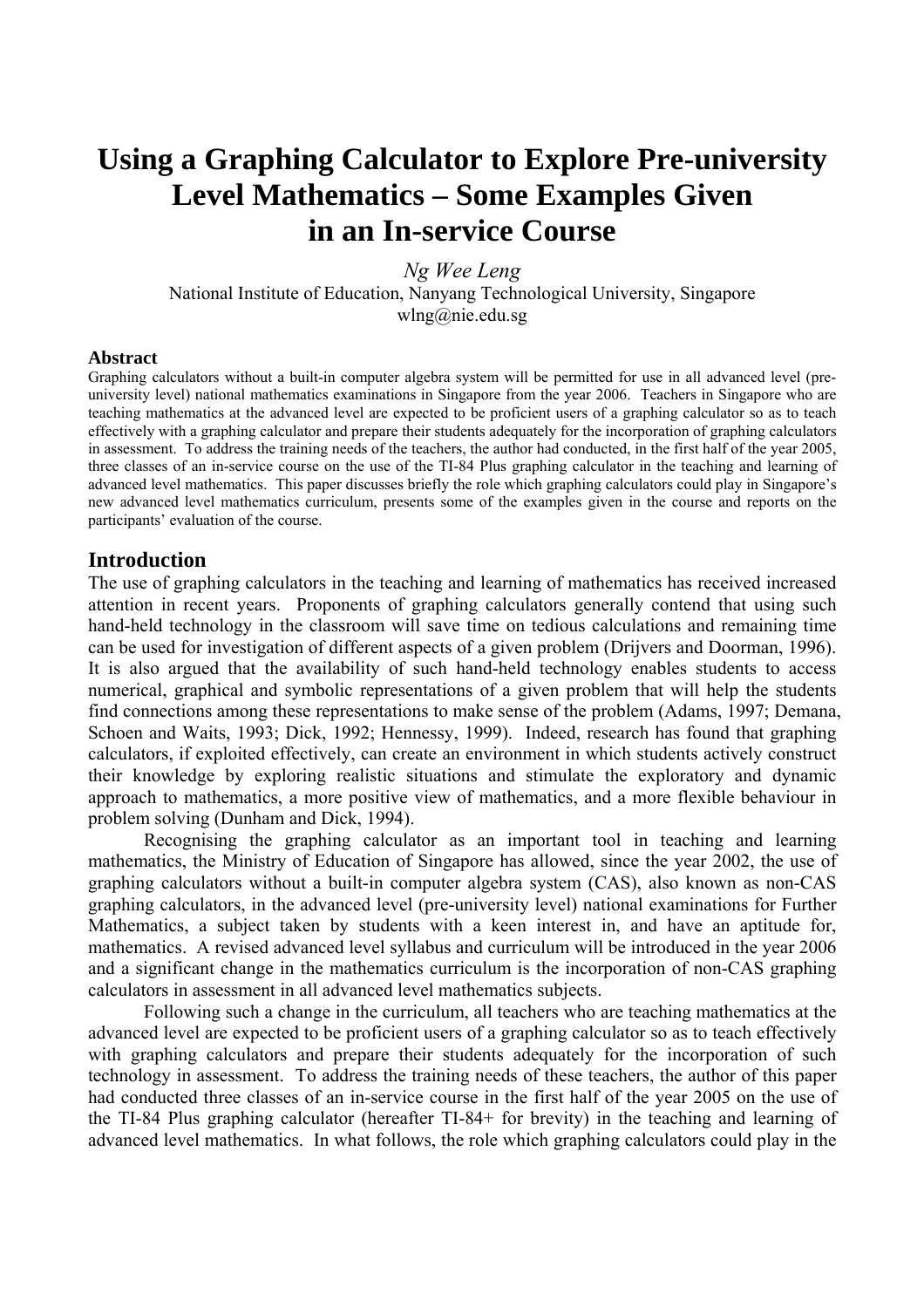new advanced level mathematics curriculum will be discussed, and details of the in-service course will be provided, before some examples given in the course are presented. Results of participants' evaluation of the course will also be reported.

# **The Role of the Graphing Calculator in the Advanced Level Curriculum**

While the new advanced level mathematics curriculum continues to emphasise mastery of mathematical concepts and acquisition of mathematical skills, greater emphasis is now given to the development of students' abilities to conjecture, discover, reason and communicate mathematics with the aid of technological tools. To achieve this objective, classroom practices and pedagogical strategies will require some adjustments on the part of the teachers. For instance, the graphing calculator will play a key role when students engage in stimulating discussions on, and activities in, mathematics where they can explore possibilities and make connections. Indeed, the use of graphing calculators is intended to be integral to the learning of mathematics at the advanced levels in the new curriculum.

Graphing calculators should be used in ways which allow students to learn mathematics in practical and meaningful context, using analytic methods together with graphical and numerical techniques. The computational and graphing capabilities of graphing calculators will enable students to engage in active learning through exploratory work and experiments. Students will work collaboratively with others, share ideas and discuss their findings. Graphing calculators will also extend the range of problems accessible to students and enable them to execute routine procedures quickly and accurately, to make connections between algebraic and geometric ideas, and to switch swiftly between numerical, graphical and symbolic representations in mathematical explorations. By and large, the routine tasks should be relegated to the graphing calculator, allowing more time for thinking, reflection and discovery in the new curriculum.

The incorporation of non-CAS graphing calculators in assessment presents even greater challenges for teachers and students alike. In the new syllabus, the examination papers will be set with the assumption that candidates will have access to graphing calculators. As a general rule, unsupported answers obtained from graphing calculators are not allowed and candidates are required to present the mathematical steps using mathematical notations and not calculator commands. For questions where graphs are used to find a solution, candidates are expected to sketch these graphs as part of their answers. Incorrect answers without working will receive no marks. However, if there is written evidence of using graphing calculators correctly, method marks may be awarded (MOE, 2005). Students are also expected to be aware of the limitations that are inherent in graphing calculators.

In a nutshell, in the new curriculum students need to be proficient in solving problems with the aid of a graphing calculator under conditions of a timed examination. As the understanding of concepts of functions is fundamental in the learning of mathematics, students are expected to use the graphing calculator to explore properties of graphs, determine the range of a function from the graph, and examine the conditions for the existence of inverse functions and composite functions. Apart from using the graphing calculator as a graphing tool to investigate behaviours of various types of functions (such as trigonometric, exponential and logarithmic functions) and the effects of transformations on these functions, students are also expected to know how to use a graphing calculator to solve problems on different topics in the syllabus. For example, students need to learn how to use a graphing calculator to solve inequalities by graphical methods, find the numerical solution of an equation, carry out addition, subtraction, multiplication and division of complex numbers, find the square roots, modulus and argument of a complex number, convert a complex number from Cartesian form to polar form and vice versa, evaluate values of the derivative of a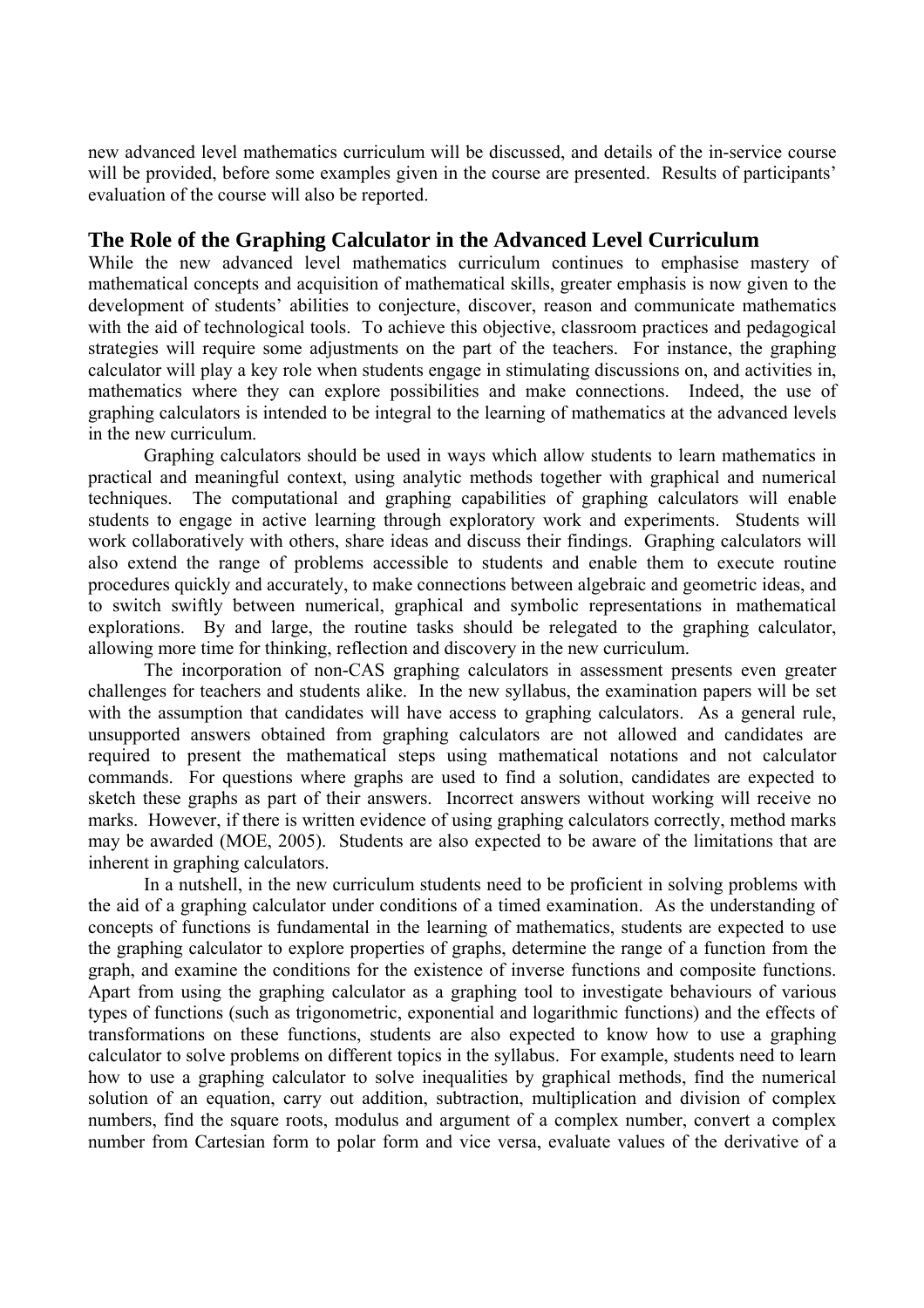given function at given points, locate maximum and minimum points of a function, investigate the relationship between the graph of a given function and that of its derivative, derive the Maclaurin's series for a function and use the first few terms of the series to approximate the function, illustrate concepts of limits (particularly that of a Riemann sum), evaluate definite integral, and sketch typical members of the family of solution curves of a differential equation.

Given the wide range of skills pertaining to the use of graphing calculators students are required to master, teachers are expected to provide sufficient guidance to help the students develop accurate conceptual understanding of the graphing calculator and its functionality. To this end, it is imperative that training in the use of a graphing calculator with an emphasis on solving typical examination problems be provided to the teachers. Equipped with the basic skills in solving problems with the graphing calculator, the teachers can then be in a position to examine and adjust their classroom practices so as to optimise the educational benefits of integrating the use of a graphing calculator in the mathematics curriculum.

#### **About the In-service Course**

The in-service course, which is comprised of three 3-hour weekly sessions, aims to familiarise the participants with the basic functionality of the TI-84+ and equip them with the knowledge and skills necessary to solve advanced level mathematics problems with the aid of the calculator. A total of 90 teachers who are teaching mathematics at the advanced level have attended the in-service course. None of the teachers had used a graphing calculator before attending the course. A set of notes prepared by the author which contains explanations on the features of the TI-84+ and the keystrokes necessary to perform the operations covered in the course was given to each participant so that the participants could focus on the hands-on activities without having to take copious notes during the course. To facilitate demonstration of the functionality of the TI-84+, the TI Emulator was used as a main medium of instruction.

The first session familiarised the participants with the general functionality of the TI-84+ before basic as well as advanced graphing features of the calculator were introduced to them. A hands-on session then followed during which the participants explored the use of the TI-84+ in understanding concepts of functions and in investigating the conditions for the existence of inverse and composite functions. During the second session the participants were shown how the TI-84+ could be used to do mathematics in Calculus, Complex Numbers and Vectors. The participants were particularly impressed that although the TI-84+ does not have any provision for performing operations on vectors, by making use of the LIST function of the calculator, one could still compute the addition, subtraction, dot product and cross product of any two given vectors. In the third session, the participants were asked to apply the skills they had acquired in the first two sessions to answer questions in a collection of 26 typical advanced level examination questions covering the various topics in the advanced mathematics syllabus. The role which the graphing calculator could play in answering each of the questions was discussed.

 Based on observations of the in-class work and the responses of the participants during the course, some of the examples given in the course were found to be particularly useful to the teachers. This paper shall share four such examples. In particular, we shall see how the TI-84+ can be used to solve equations interactively, express an algebraic fraction in partial fractions, explore the existence of composite functions and find the first few terms of a Maclaurin series. These examples were chosen either to demonstrate certain features of the TI-84+ that are particularly useful (such as the interactive Equation Solver), to highlight certain new focus in the mathematics curriculum following the incorporation of the graphing calculator in the syllabus (such as the existence of inverse and composite functions) or to highlight certain limitations of the calculator.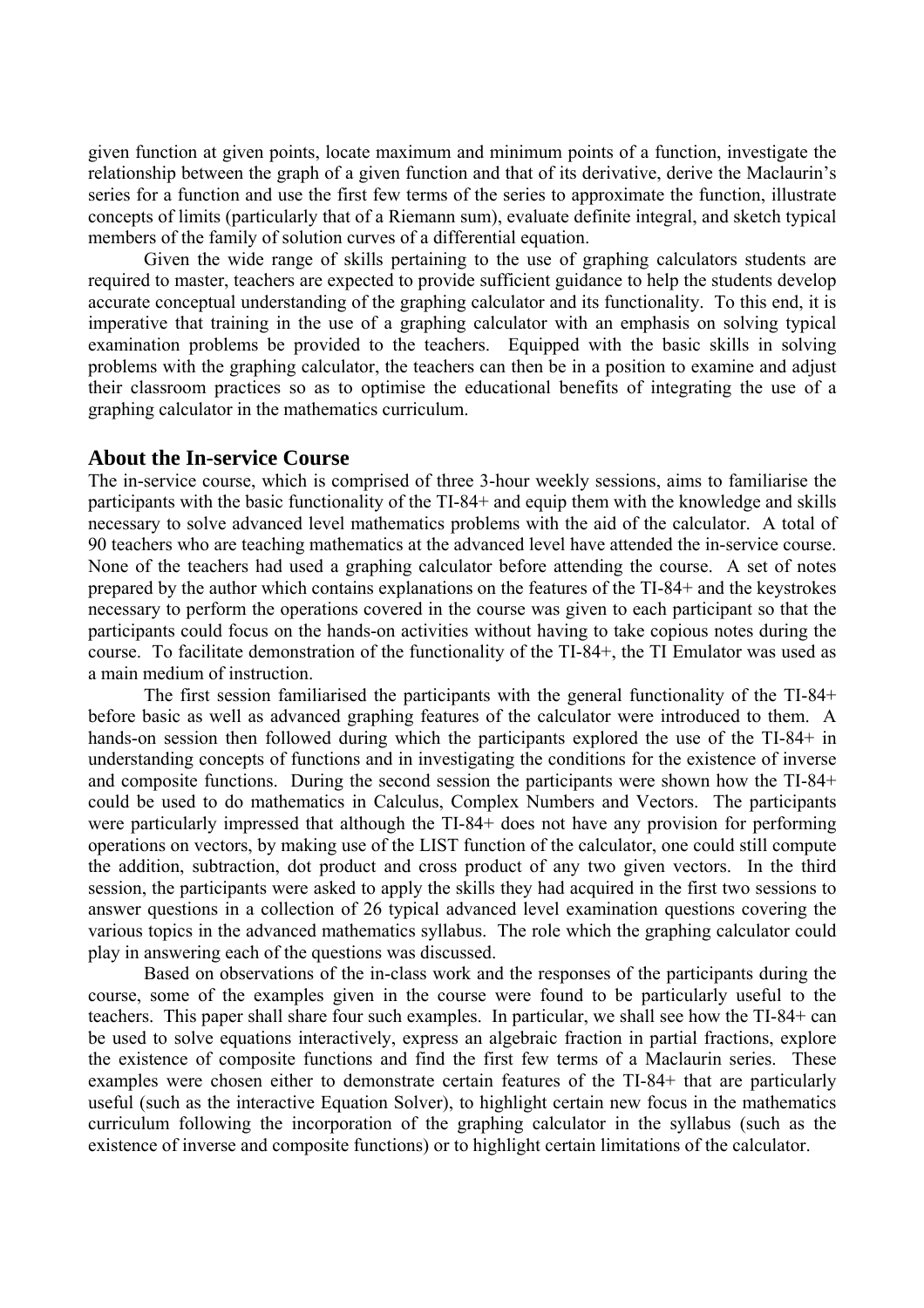## **Usefulness of the Equation Solver**

The Equation Solver is a very useful feature of the calculator. Given an equation with one or more variables, the Solver can solve for any variable if the values of the other variables are given. Participants of the in-service course were asked to explore the use of the Equation Solver in solving problems such as the following.

## **Example 1**

*ABC* is a triangle in which  $BC = 3$  cm,  $CA = 7$  cm and angle  $B = 60^\circ$ . Find the exact value of cos*C*.

It is easy to see that the Cosine Rule can be applied to solve this problem. To solve the first part of the problem, we enter the equation in the interactive Solver editor as shown in Figure 1, putting  $A =$ 

3, B = 7 and X =  $\frac{\pi}{3}$ . We need to enter an initial guess for the variable C for which we are solving.

We can simply pick any positive number, say 5. Solving for C, the calculator returns  $C = 8$  (see Figure 2).



To solve the second part of the problem, we put  $B = 8$ ,  $A = 7$  and  $C = 3$  and then solve for X. The calculator returns  $X = 1.7141438957...$  (see Figure 3).



Notice that the above value is now stored in the variable X. To find the exact value of cosX, we return to the HOME screen, enter **cos(X)** and convert the value of cosX to a fraction (see Figure 4). Hence the exact value of cosX is 7  $-\frac{1}{7}$ .

The above activity illustrates that even though the TI-84+ cannot solve an equation for its exact root(s) with just a single command the way a CAS calculator can, there are more one can do in solving equations using the TI-84+ than settling for a numerical value of the root of the equation. From a pedagogical viewpoint, the teacher should discuss how the cosine rule is applicable in solving a problem such as that in Example 1, how the exact value of cos*C* can be obtained algebraically, and the significance of the value obtained. The graphing calculator could serve to verify the answer obtained and be used to demonstrate the relationship between the sides of the triangle and the unknown angles. The next example further demonstrates the usefulness of the above features that the calculator affords.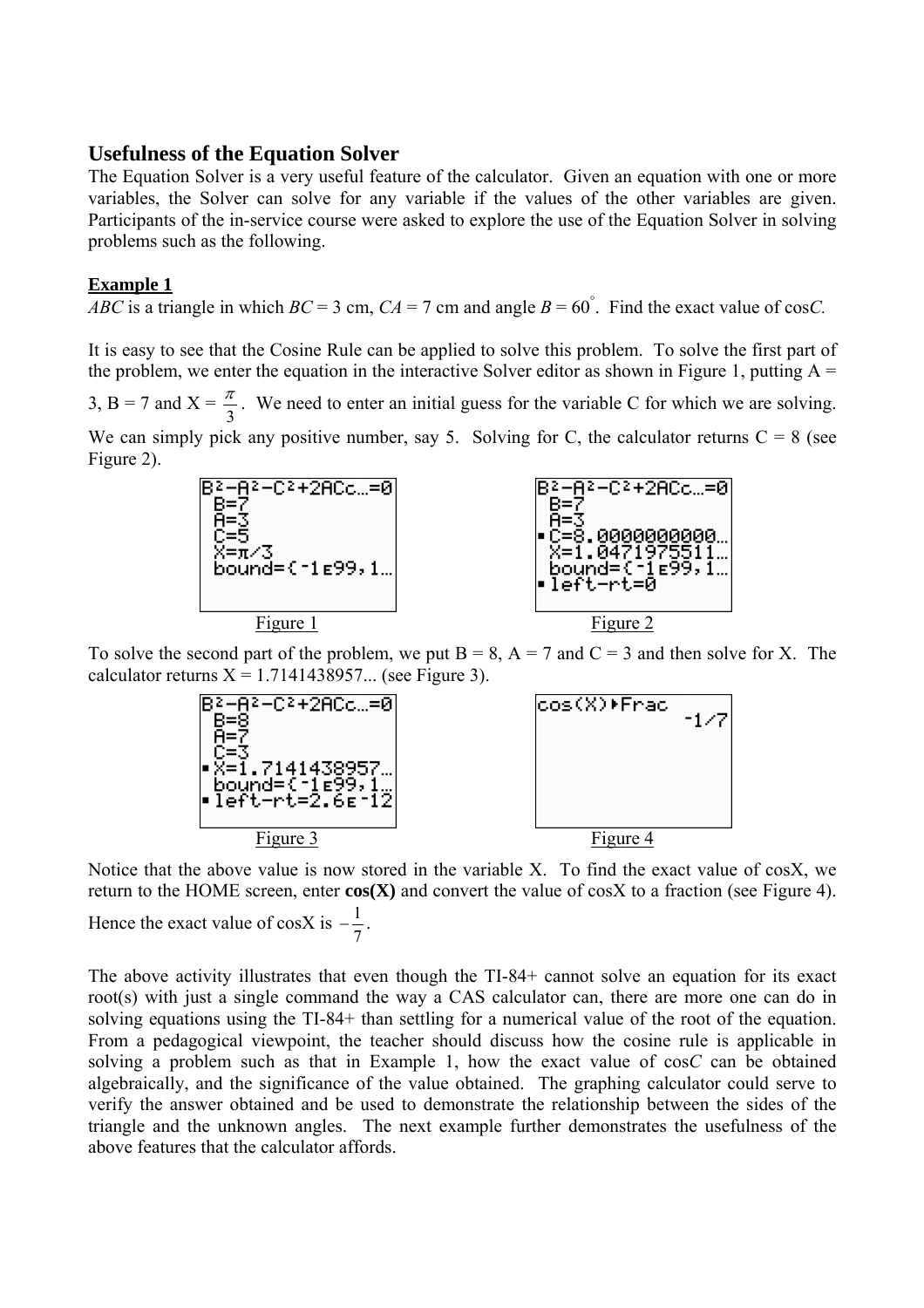### **Example 2**

 $(x)=\frac{7x^2-14x+18}{(x-3)(x^2+4)}$ 2 2 Express  $f(x) = \frac{7x^2 - 14x + 18}{(x-3)(x^2 + 4)}$  in partial fractions. Hence find the exact value of  $\int_0^2 f(x) dx$ , giving your answer in a form involving a natural logarithm and π.

Expressing the given algebraic fraction in partial fractions entails solving for A, B and C in the identity  $7x^2 - 14x + 18 = A(x^2 + 4) + (Bx + C)(x - 3)$  as shown in Figure 5. To solve for A, we put *x*  $= 3$ , enter any number for B and for C in the interactive Solver editor (in Figure 6, we enter  $\overrightarrow{B} = 1$ and  $C = 1$ ). The calculator promptly returns A = 3. We next obtain  $C = -2$  by putting  $X = 0$  and leaving  $A = 3$  as obtained earlier. Note that since we put  $X = 0$ , we can put B to be any value. In Figure 7, we leave B =1 as entered previously. Finally, putting  $X = 1$  and leaving A = 3 and C = −2 as they are, we obtain  $B = 4$  (see Figure 8).



Now, since  $\int_0^2 f(x) dx = \int_0^2 \frac{3}{x-3} dx + \int_0^2 \frac{4x}{x^2+4} dx - \int_0^2 \frac{2}{x^2+4} dx$ 2 0 2  $2^{2} + 4^{4x}$   $\int_{0}^{2}$ 2  $0^{\int (x+y)^2}$   $10x-3$   $10x^2+4$   $10x^2+4$ 2 4 4 3  $(x) dx = \int_{0}^{2} \frac{3}{2} dx + \int_{0}^{2} \frac{4x}{2} dx - \int_{0}^{2} \frac{2}{2} dx$ *x dx x*  $dx + \int_{0}^{2} \frac{4x}{2}$ *x*  $f(x) dx = \int_{0}^{2} \frac{dx}{x^2} dx + \int_{0}^{2} \frac{4x}{x^2} dx - \int_{0}^{2} \frac{2}{x^2} dx$ , to find the exact value of the definite integral  $\int_0^2 f(x) dx$  we evaluate separately the three definite integrals on the right-hand side of the above equality using the numerical integration function of the TI-84+. Entering **fnInt(3/(X-3),X,0,2)**, the calculator returns the value −3.295836866 which is now stored in the variable **Ans**. Expecting this value to be in a form involving a natural logarithm, we enter the expression **e^(abs(Ans))** and the calculator returns the value 27 (see Figure 9). It follows that ln 27 2  $\int_0^2 \frac{3}{x-2} dx = -$ . Likewise, entering  $f_nInt(4X/(X^2+4),X,0,2)$  followed by  $e^{\Lambda}(abs(Ans))$ , we obtain the value 4 (see Figure 10). It follows that  $\int_0^2 \frac{4x}{x^2 + 4} dx = \ln 4$  $\frac{4x}{x}$  dx *x* Finally, we enter **fnInt(2/(X^2+4),X,0,2)**. Expecting the answer to be in a form involving  $\pi$ , we enter the expression as shown in Figure 11. The calculator returns the value 4  $\frac{1}{1}$  (see Figure 11). Hence, we obtain  $\int_0^2 \frac{2}{x^2+4} dx =$  $0 x^2 + 4$   $4x - 4$  $\frac{2}{x^2+4}dx = \frac{\pi}{4}$ . Therefore,  $\int_0^2 f(x) dx = \ln \frac{4}{27} + \frac{\pi}{4}$  $\int_0^2 f(x) dx = \ln \frac{4}{27} + \frac{\pi}{4}.$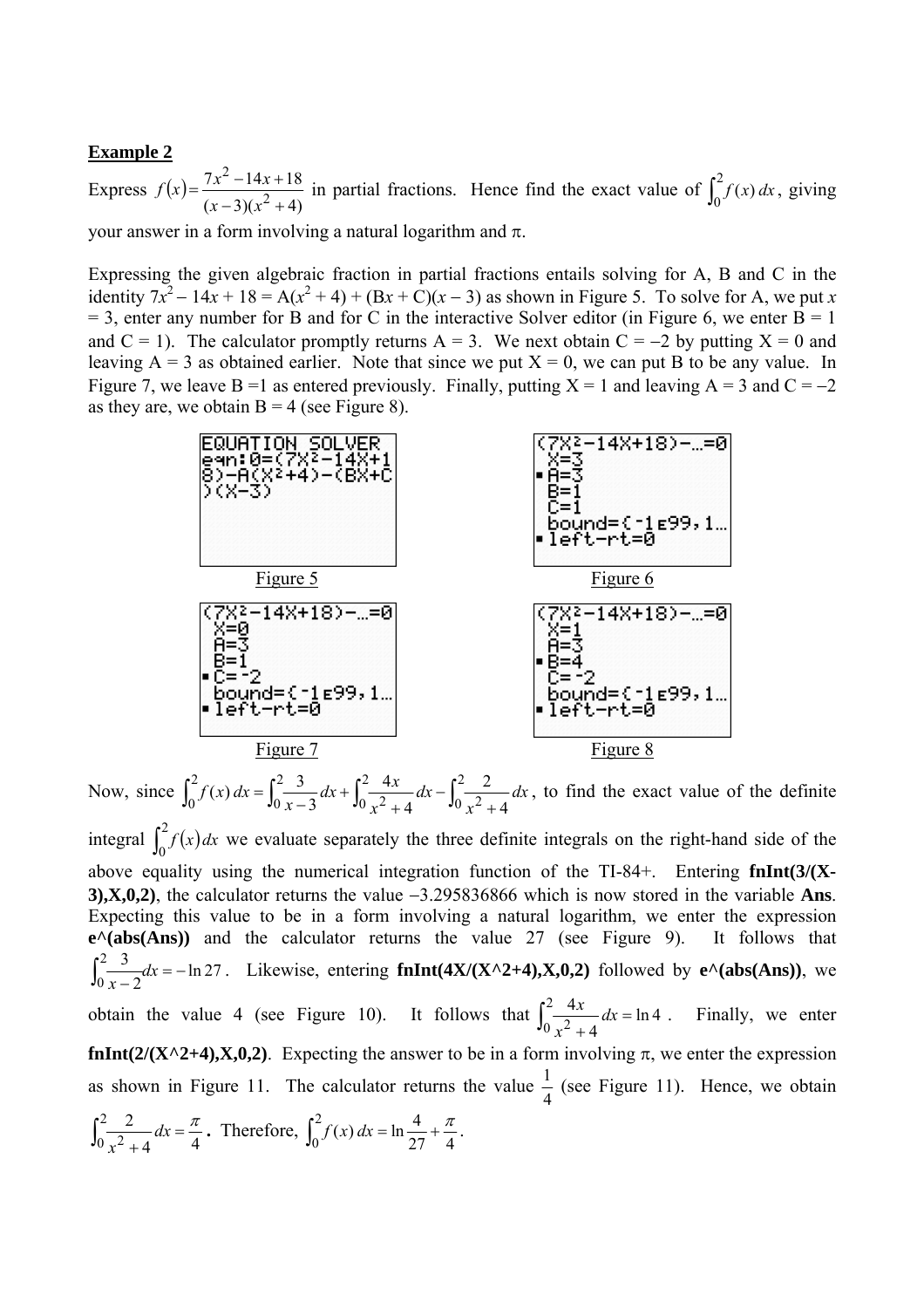

# **Exploring the Existence of a Composite Function**

The graphing calculator can be used to investigate the condition for which a composite function exists. The following example was used for such an investigation in the in-service course.

## **Example 3**

Functions *f* and *g* are defined by

$$
f: x \mapsto x^2 + 1; x < 1,
$$
  

$$
g: x \mapsto 3x - 5; x \ge 1.
$$

Investigate the conditions for the existence of the composite functions *f◦g* and *g◦f.*

We first enter the functions  $f$  and  $g$  as  $Y_1$  and  $Y_2$  as shown in Figure 12 and then graph the two functions. We can then determine graphically that the ranges of *f* and *g* are given by  $R_f = [1, \infty)$ and  $R_g = [-2, \infty)$  respectively (see Figure 13).



Since  $R_f$  equals the domain of *g*, we deduce that *g*∘*f* exists. Alternatively, we define  $Y_3 = Y_2(Y_1(X))$ and deselect  $Y_2$  as shown in Figure 14, and then graph  $Y_1$  and  $Y_3$  on a suitable window (see Figure 15). We can see that the graphs defined by  $Y_1$  and  $Y_3$  have the same domain. Therefore, the composite function *g◦f* exists.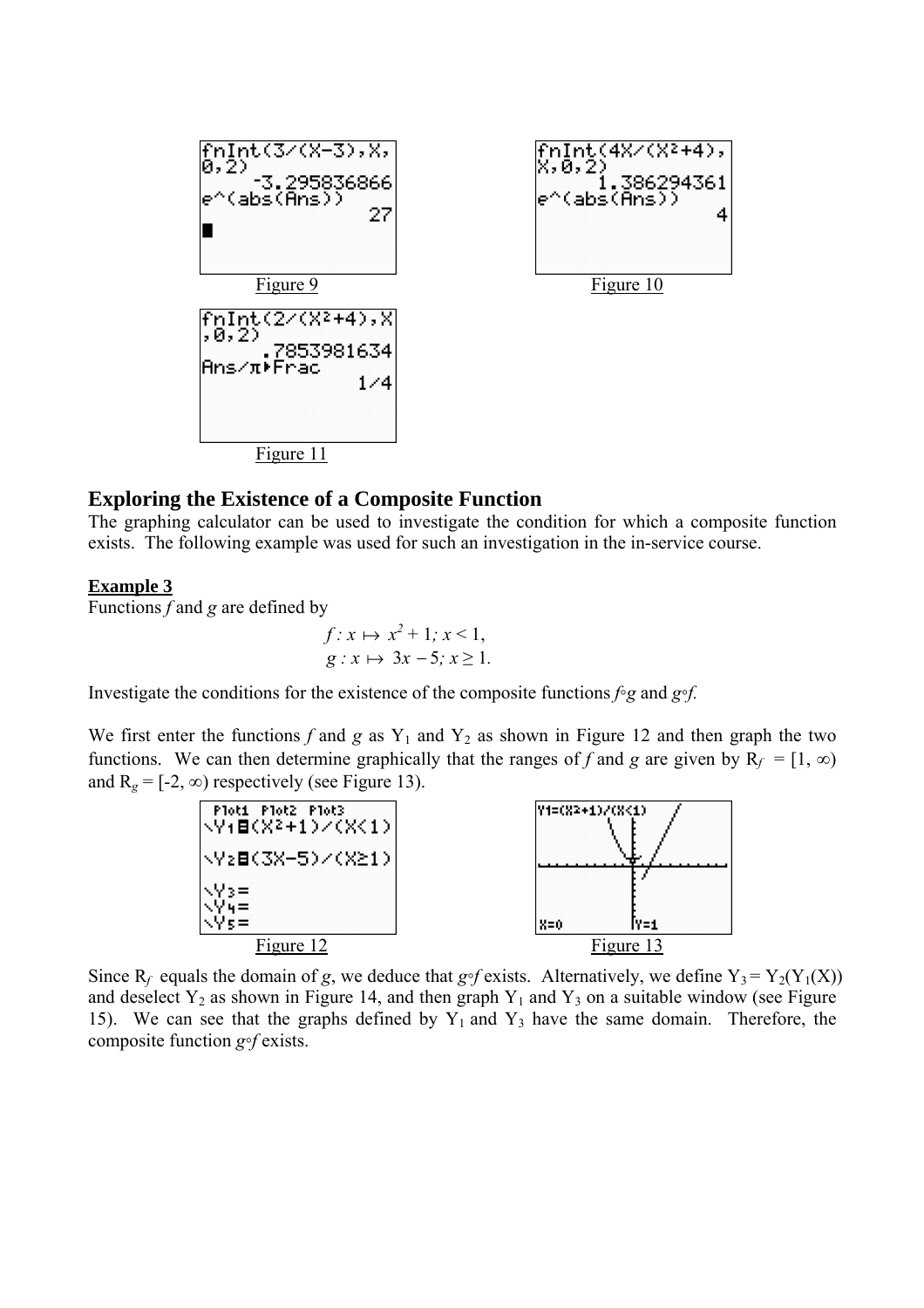

The rule of the composite function  $g \circ f$  can be determined algebraically to be that given by  $g \circ f(x) =$  $3(x^2+1) - 5 = 3x^2 - 2$ . Using the TI-84+, we can verify graphically that the rule of *g*∘*f* is indeed as obtained above by defining  $Y_4$  as shown in Figure 16 and then graphing  $Y_3$  followed by  $Y_4$  while  $Y_1$  and  $Y_2$  are deselected. To create the visual effect that  $Y_3$  'coincides' with  $Y_4$ , we can graph  $Y_3$ in a thin line and  $Y_4$  a thick line in that order (see Figure 17).



On the other hand, since f is only defined for  $x < 1$ , the range of g, namely  $R_g$ , is not a subset of the domain of *f* and so *f◦g* does not exist. Again, we can determine the existence of *f◦g* with the help of the calculator by defining  $Y_5 = Y_1(Y_2(X))$  and then graphing only  $Y_2$  and  $Y_5$  (see Figure 18).



Obviously, the function entered as  $Y_1Y_2$  and that entered as  $Y_2$  do not have the same domain. Hence, we can again conclude that the composite function *f◦g* does not exist.

## **Finding the Maclaurin Series**

Although non-CAS graphing calculators such as the TI-84+ is not able to perform symbolic manipulations and computations, by applying the numerical derivative feature of the calculator we can still find the first few terms of the Maclaurin series, if exists, for a given function. The following example was used for discussion in the in-service course. Through this discussion, participants were also led to discover some limitations of the calculator.

## **Example 4**

Find the first four terms of the Maclaurin series for  $ln(2 + x)$ . Write down the first four terms of the series for ln(2 – *x*), and hence show that, if *x* is small, then  $\ln\left(\frac{2+x}{2}\right) \approx x + \frac{1}{2}x^3$ 12 1 2  $\ln\left(\frac{2+x}{2}\right) \approx x + \frac{1}{2}x$ *x*  $\left(\frac{2+x}{2-x}\right) \approx x +$ ⎝  $\sqrt{}$ −  $+\overline{x}$   $\approx x + \frac{1}{12}x^3$ .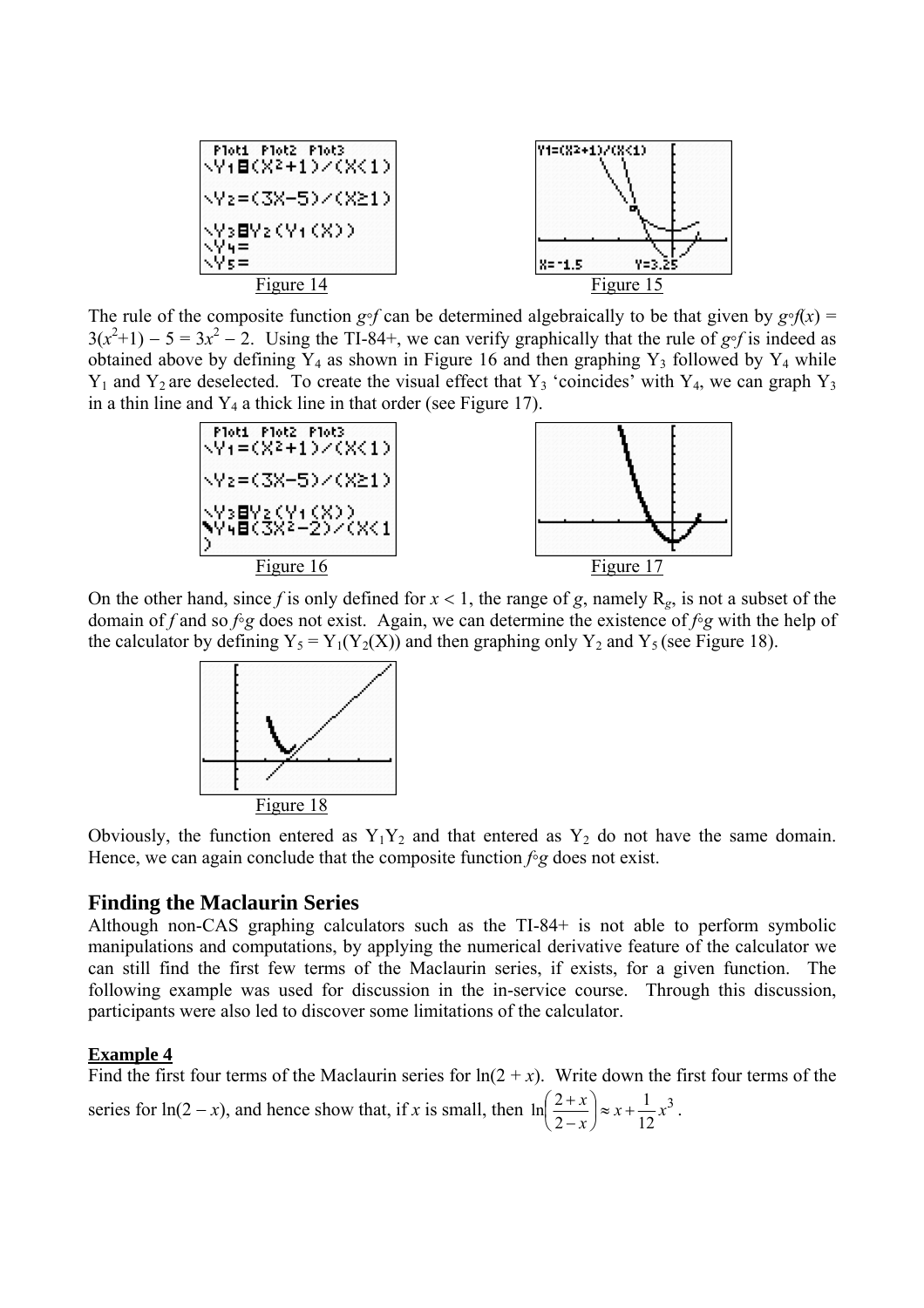Show on a sketch the shape of the graph of  $y = \ln\left(\frac{2+x}{2-x}\right)$ ⎠  $\left(\frac{2+x}{2}\right)$ ⎝  $\big($  $y = \ln\left(\frac{2+x}{2-x}\right)$  for small *x*, indicating clearly the relationship of the graph to that of  $y = x$ .

We first define  $Y_1$ ,  $Y_2$ ,  $Y_3$  and  $Y_4$  as shown in Figure 19. In the Home screen we then evaluate  $Y_1(0)$ and  $Y_2(0)$  (see Figure 20). Note that we expect the value of  $Y_1(0)$  to be in a form involving natural logarithmic. So since the value 2 is returned after the expression  $e^A(Ans)$  is entered, we deduce that the first term of the series is ln2. For  $Y_2(0)$ , in spite of the attempt to convert its value to a fraction,

the calculator returns the value 0.5000000417 instead of  $\frac{1}{2}$ .



Likewise, the calculator returns the value  $-0.25000025$  instead of  $-\frac{1}{4}$  for Y<sub>3</sub>(0). This is a limitation

of the calculator which teachers need to point out to their students when using the calculator in solving problems. On the other hand, executing  $Y_4(0)$  yields an error message (see Figure 21).



To overcome this problem, we replace the function  $ln(2 + x)$ , which was entered as Y<sub>1</sub> previously, by its derivative, namely  $\frac{1}{2+x}$  (see Figure 22), and evaluate Y<sub>3</sub>(0) in the HOME screen. We again note that the calculator returns the value 0.25000025 instead of  $\frac{1}{1}$  (see Figure 23).



With the help of the TI-84+, we can do much more than the question requires us to in the last part of the problem. We can graph the functions given by  $y = \ln \left| \frac{z + x}{z} \right|$ ⎠  $\left(\frac{2+x}{2}\right)$ ⎝  $\big($  $y = \ln\left(\frac{2+x}{2-x}\right), \ y = x + \frac{1}{12}x^3$ 12  $y = x + \frac{1}{2}x^3$  and  $y = x$  not just for small *x*, but for a much larger range of values of *x* (see Figure 24). This illustrates one obvious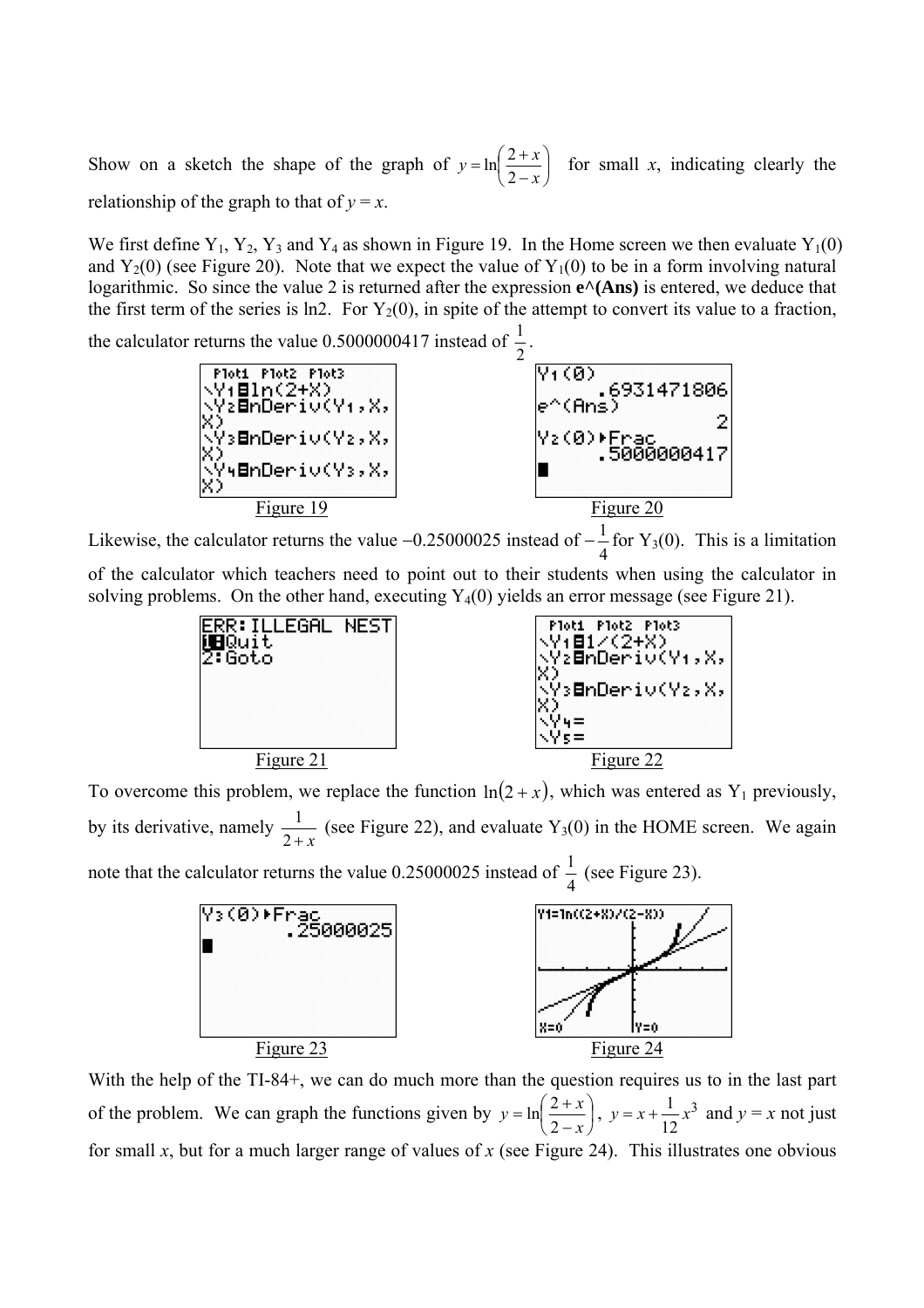advantage of introducing the graphing calculator in the classroom, for without which graphing functions such as  $y = \ln \frac{2+x}{2}$ ⎠  $\left(\frac{2+x}{2}\right)$ ⎝  $\big($  $y = \ln\left(\frac{2+x}{2-x}\right)$  and  $y = x + \frac{1}{12}x^3$ 12  $y = x + \frac{1}{x^2}x^3$  can be a rather tedious process.

## **Course Evaluation**

At the end of the 9-hour in-service course, the participants were administered an evaluation form comprising two sections. The first section, which contains 8 Likert-type items and two open-ended items, serves to elicit participants' overall comments on the course. The second section, which is composed of 5 Likert-type items, is intended to obtain feedback for the trainer. The combined results of the course evaluations (for the 3 classes of 90 participants) are presented in Table 1 below. Only 6 of the 13 Likert-type items in the evaluation form administered are presented in the table as the other items are pertaining to administrative and logistical matters and are hence not relevant to our discussions here.

|                                                      | <b>Strongly</b> | Agree | Others* | <b>Total</b> |
|------------------------------------------------------|-----------------|-------|---------|--------------|
|                                                      | Agree           |       |         |              |
| The course objectives was achieved                   | 46              |       |         | -90          |
| The course materials were relevant to the objectives | 56              | 34    |         | 90           |
| I can apply the ideas/skills learnt                  | 38              | 52    |         | 90           |
| I will recommend the course to the others            | 42              | 48    |         | 90           |
| The overall course presentation was good             |                 |       |         | 90           |
| The content met my learning needs                    | 40              |       |         | -90          |

Table 1: Results of the Course Evaluations

\*Includes 'Disagree' and 'Strongly Disagree'.

All the participants agreed or strongly agreed (with at least 41% of the 90 participants strongly agreed) that the course had met the objectives of getting them started with the TI-84+ and training them in solving advanced level problems with the aid of the graphing calculator. They were particularly pleased with the set of notes given to them which they had found "very useful and helpful" during the course and would make "a very useful quick reference" in their teaching. It is also evident that the participants were impressed with the emulator software used by the author throughout the course, describing it as a "very useful visual aid". All the participants agreed that the course met their learning needs in that they were "more confident" in using the TI-84+ for teaching purposes after they attended the course.

Strengths of the course identified by many participants include the adoption of the discovery approach for the hands-on activities during which the participants could "construct [their] own learning". Describing this course as "practical" and which provided "many relevant examples, especially the typical advanced level problems," and being "tailored to [their] needs", it is clear that the participants found the hands-on activities with a focus on solving advanced level problems with the aid of the graphing calculator very useful. This generally reflects teachers' concerns about the incorporation of graphing calculators in assessment; the immediate concern of the teachers is to impart to their students the relevant skills in answering advanced level questions with the aid of a graphing calculator in assessments. It is therefore paramount that the teachers have a good knowledge of what the TI-84+ is capable of doing in the context of advanced level mathematics so as to plan their lessons accordingly to integrate the use of the graphing calculator into the classroom.